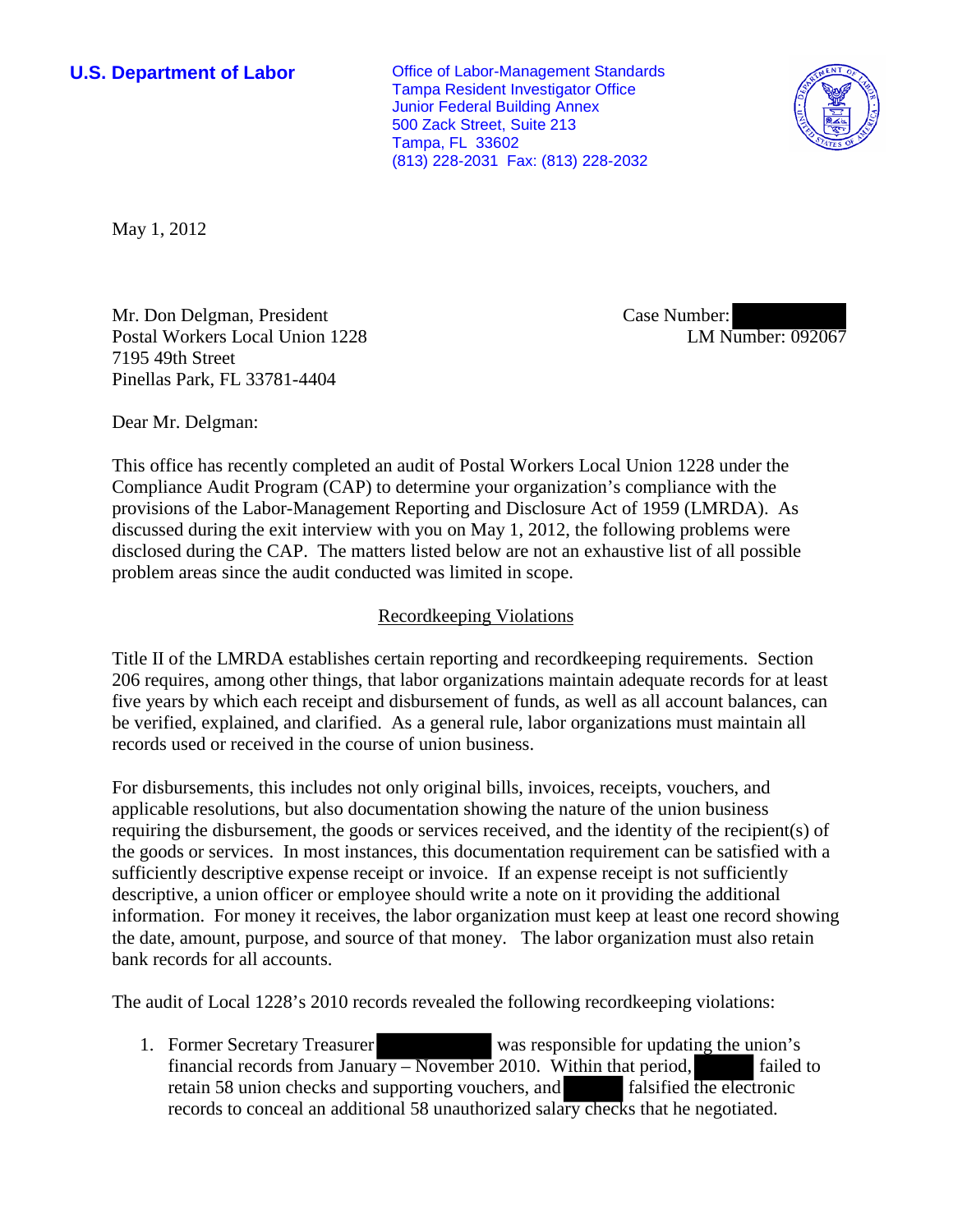Local 1228, learned of the theft, ordered an internal investigation that determined the value of the loss. Mr. Delgman and Mr. entered into a contract for Mr. to repay the union, which Mr. satisfied. Local 1228 filed the appropriate amended LM-3 report that addressed the loss and unrecorded salary checks to

The officers and employees already know to retain all financial records that support the LM report and enter all financial information for officers and employee.

Based on your assurance that Local 1228 will retain adequate documentation in the future, OLMS will take no further enforcement action at this time regarding the above violations.

## Recording Violations

The audit disclosed a violation of LMRDA Section 201(b), which requires labor organizations to file annual financial reports accurately disclosing their financial condition and operations. The Amended Labor Organization Annual Report LM-3 filed by Local 1228 for the fiscal year ended December, 31, 2010, that was received on September 29, 2011, was deficient in the following areas:

1. APWU LU 1228 totals all funds received by officers that includes gross salary, indirect and direct disbursements. This information was placed inside Item 24(D), whereas salary received by each officer and employee should go inside Item 24(D). The rest of all funds received direct or indirect should be placed inside Item 24(E).

The union must report most direct disbursements to Local 1228 officers and some indirect disbursements made on behalf of its officers in Item 24. A "direct disbursement" to an officer is a payment made to an officer in the form of cash, property, goods, services, or other things of value. See the instructions for Item 24 for a discussion of certain direct disbursements to officers that do not have to be reported in Item 24. An "indirect disbursement" to an officer is a payment to another party (including a credit card company) for cash, property, goods, services, or other things of value received by or on behalf of an officer. However, indirect disbursements for temporary lodging (such as a union check issued to a hotel) or for transportation by a public carrier (such as an airline) for an officer traveling on union business should be reported in Item 48 (Office and Administrative Expense).

a. Former Secretary Treasurer was responsible for updating the union's financial records from January  $-$  November 2010. Within that period, received \$29,612 not the listed \$4,870 in item 24(F). The amended LM for FY 2010 should have read \$29,612 in item 24(F).

Local 1228 will file an amended LM-3 report addressing the proper union funds received by Therefore, item 24(D) should read \$4,870, item 24(E) should read  $\overline{524,342}$ , and item 24(F) should read \$29,612.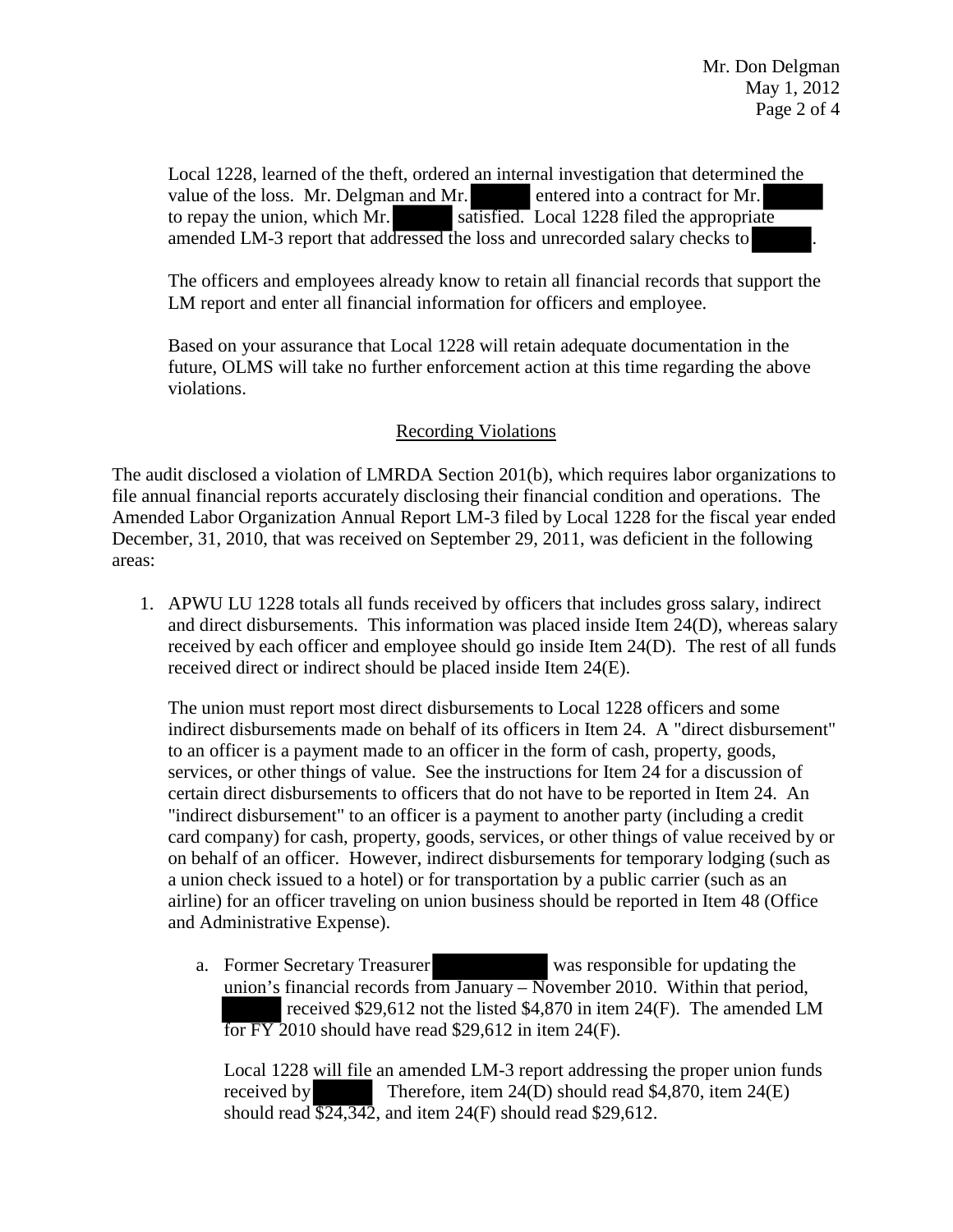For the other officers and employee, starting in fiscal year 2012, Local 1228 will properly itemize each officer salary, direct and indirect allowances on the LM report.

## Other Violations

The audit disclosed the following other violation(s):

1. Embezzlement

From March – November 2010, embezzled \$29,612.44 in union funds.

Local 1228, learned of the theft and ordered an internal investigation that determined the value of the loss. Mr. Delgman and Mr. entered into a legal agreement for Mr. to repay the union, which Mr. satisfied. Local 1228 filed the appropriate amended LM-3 report that addressed the loss and unrecorded salary checks to Local 1228 was advised to contact DOL/OLMS before making arrangements with officers and employees who admit to committing a crime.

OLMS will take no further enforcement action at this time regarding the above violation.

- 2. Other
	- a. The audit that located the theft by also located overpayments to former President and current National Representative The audit committee and executive board determined that  $Mr.$  owed the union \$468.04. The \$468.04 was from overbilling the local union \$200.84 in meals and receiving four days of pay while running for national representative for APWU. The four days equaled \$268.04. Mr. Delgman and Mr. entered into a contract for Mr. to repay the union.

On July 12, 2011, endorsed a personal check to APWU 1228 for \$468.04.

OLMS will take no further enforcement action at this time regarding the above violation.

b. On November 16, 2011, Mr. deposited \$30,000 into Local 1228 bank account that satisfied his contract between himself and the union. However, this re-payment was not accounted for on the amended LM report.

Local 1228 will file an amended LM-3 for the \$30,000 paid to Local 1228. In item 43, the current value of \$4,681 should read \$34,681.

Local 1228 must file an amended Form LM-3 for the fiscal year ended December 31, 2010, to correct the deficient items discussed above. I encourage Local 1228 to complete, sign, and file its report electronically using the Electronic Forms System (EFS) available at the OLMS website